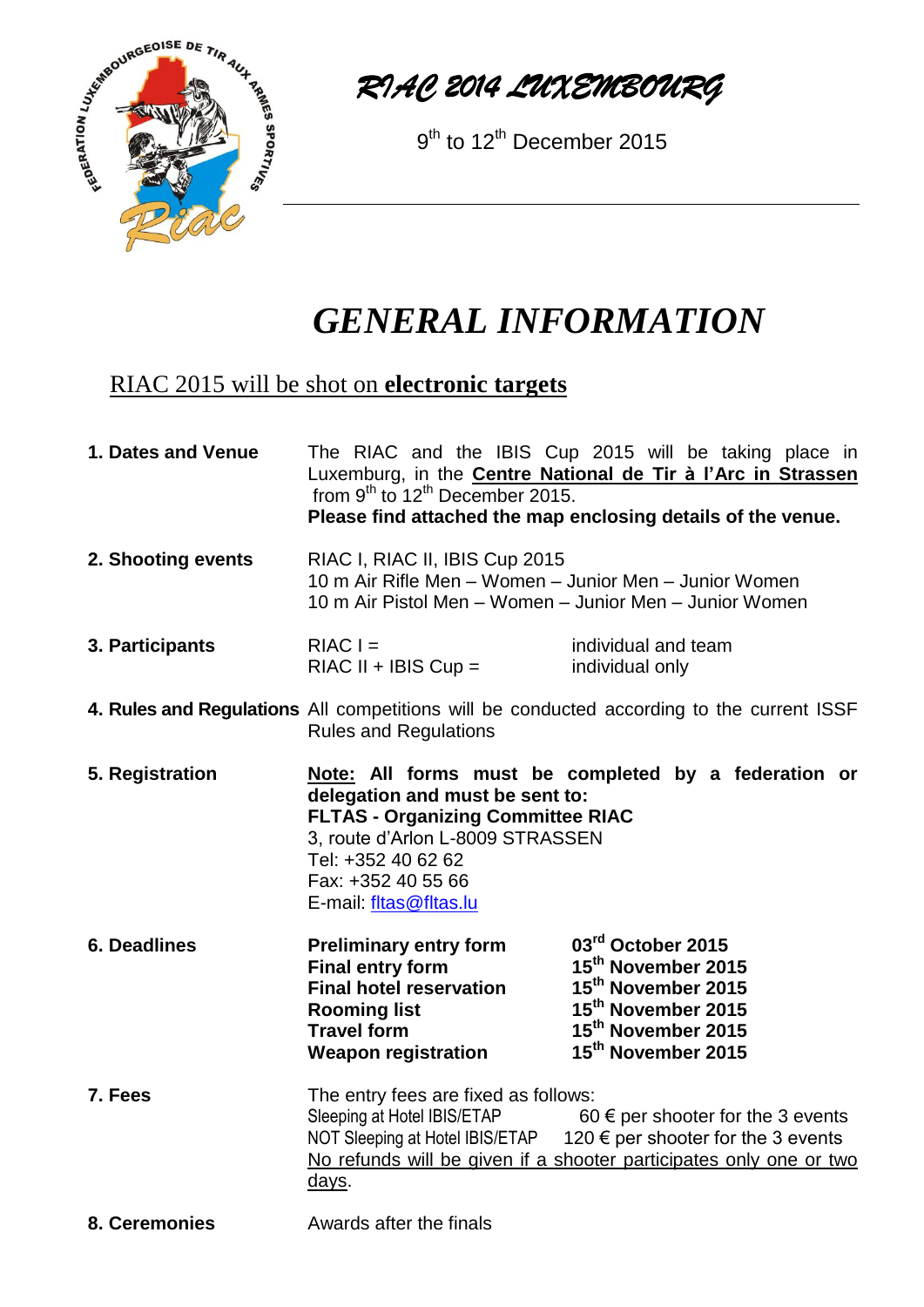| 9. Accommodation           | The Organizing Committee has arranged the official hotels for all<br>the participating teams at a preferential price at the:                                                                                                                                                                                                                                                                                                                                                                                                                                   |                                                                                                                                                                                                    |
|----------------------------|----------------------------------------------------------------------------------------------------------------------------------------------------------------------------------------------------------------------------------------------------------------------------------------------------------------------------------------------------------------------------------------------------------------------------------------------------------------------------------------------------------------------------------------------------------------|----------------------------------------------------------------------------------------------------------------------------------------------------------------------------------------------------|
|                            | Tel. +352-43 88 01                                                                                                                                                                                                                                                                                                                                                                                                                                                                                                                                             | Hotel IBIS Luxembourg-Airport, route de Trèves, L-2632 Findel<br>Fax: +352-43 88 02                                                                                                                |
|                            | Single room<br>Double room<br>Triple room                                                                                                                                                                                                                                                                                                                                                                                                                                                                                                                      | 70€ breakfast included<br>80€ breakfast included<br>90 € breakfast included                                                                                                                        |
|                            | Hotel IBIS-Budget Luxembourg-Airport, route de Trèves, L-2632<br>Findel<br>Tel. +352-43 88 01<br>Fax: +352-43 88 02                                                                                                                                                                                                                                                                                                                                                                                                                                            |                                                                                                                                                                                                    |
|                            | Single room<br>Double room<br>Triple room                                                                                                                                                                                                                                                                                                                                                                                                                                                                                                                      | 59€ breakfast included<br>66€ breakfast included<br>73 € breakfast included                                                                                                                        |
|                            | The hotel reservation must be made through the Organizing<br>Committee.<br>Rooms which are not cancelled at least 24 hours before the<br>arrival day have to be paid.                                                                                                                                                                                                                                                                                                                                                                                          |                                                                                                                                                                                                    |
| 10. Meals                  | A catering service will be available at the shooting range where<br>lunch can be bought at moderate prices. (It is important to order<br>lunch the previous day). Apart from the menus offered by the<br>catering service, there will also be sandwiches available for<br>purchase.<br>Hotel IBIS will offer special menus for dinner at 21 $\epsilon$ without<br>drinks (3 starters/3 main courses/3desserts)                                                                                                                                                 |                                                                                                                                                                                                    |
| 11. Payment                | The payment of the entry fees and hotel accommodation has to be<br>made cash in EUR to the Organizing Committee upon arrival at<br>the shooting range.                                                                                                                                                                                                                                                                                                                                                                                                         |                                                                                                                                                                                                    |
| <b>12. Local Transport</b> | Transportation between the official hotels and the shooting range<br>will be provided through shuttle-buses, during the training and<br>competition days.                                                                                                                                                                                                                                                                                                                                                                                                      |                                                                                                                                                                                                    |
| 13. Technical Meeting      | The technical meeting will take place on $9th$ December 2015 at<br>approximately 18.00 p.m. at the shooting range.                                                                                                                                                                                                                                                                                                                                                                                                                                             |                                                                                                                                                                                                    |
|                            | 14. Weapon registration Please fill in the weapons registration form only for your minor<br>shooters and send it back before 15 <sup>th</sup> November 2015. Forms<br>have to be returned by this date to allow the FLTAS to provide the<br>ministerial authorization which you need at customs, and send it<br>back to you in time.<br>Please note that in Luxembourg minor shooters need<br>ministerial authorization for air weapons.<br>Please also fill in the final travel form for all shooters who will<br>arrive and/or depart at Luxembourg airport. |                                                                                                                                                                                                    |
| 15. Visa Information       | BEFORE your arrival in Luxembourg.                                                                                                                                                                                                                                                                                                                                                                                                                                                                                                                             | Participants from countries, which require a visa, should consult<br>the nearest Luxemburgish or Belgian embassy, for essential<br>information, before leaving the country. Visas must be obtained |